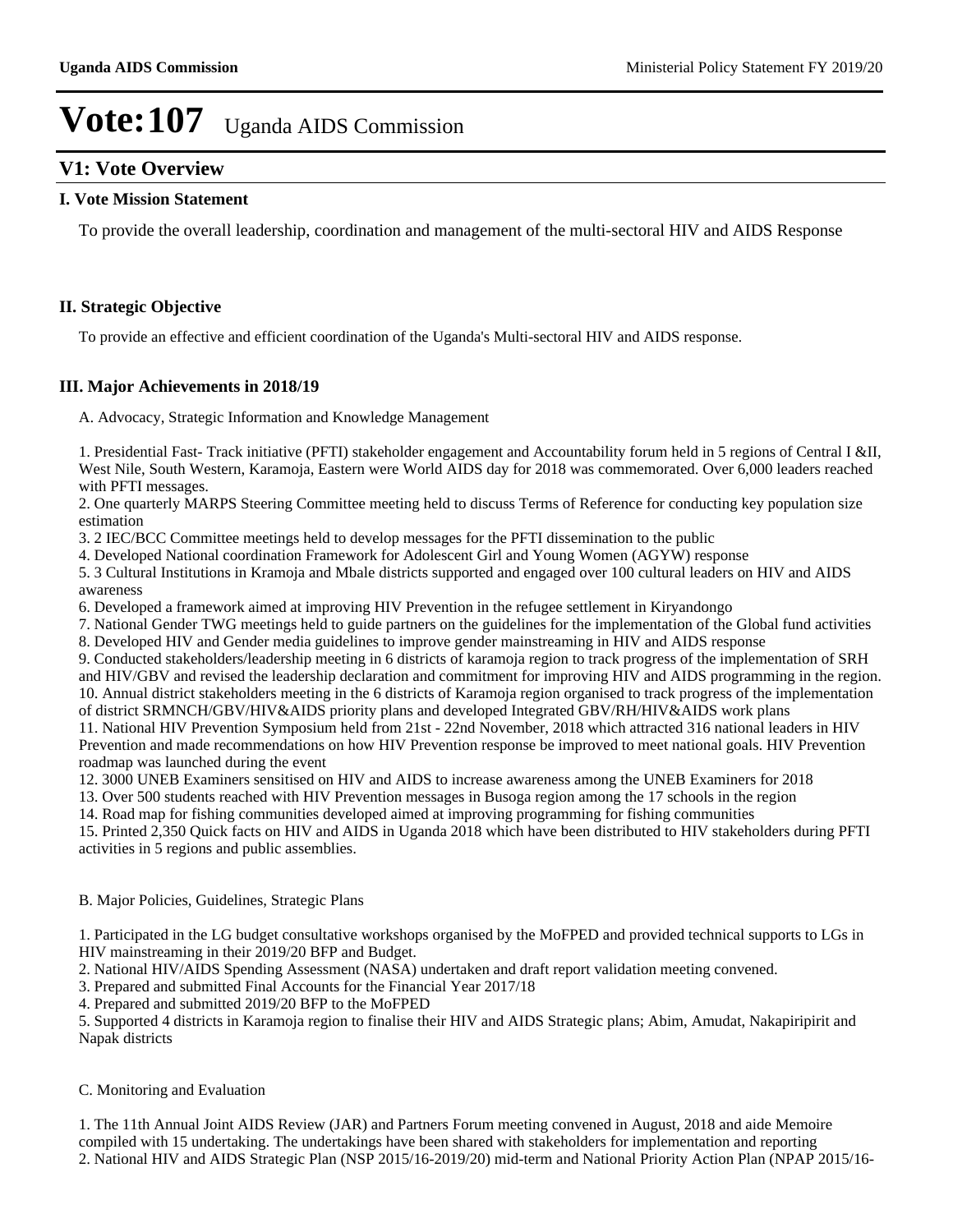- 2017/18) review undertaken and reports produced
- 3. Annual review of the UAC Strategic Plan for 2015/16- 2019/20 undertaken and report produced
- 4. Annual performance review meeting held and Annual performance report for the FY 2017/18 produced
- 5. Annual review of the UAC Strategic plan undertaken and report produced
- 6. DHIS Gender dashboard server updated, installed and configured and the dashboard locally hosted on updated DHIS2
- 7. Gender reporting Guidelines developed
- 8. Supported regional data reviews in Acholi and Karamoja region aimed at improving data quality and reporting
- 9. Validation and data collection on HIV and AIDS service providers carried out in the 8 districts of Karamoja region
- 10. The Annual Country HIV and AIDS progress report for 2017/18 developed
- D. Management and administrative Support Services
- 1. 6 staff appointed to fill the vacant positions
- 2. Karamoja Zonal Coordination Office established
- 3. One Double Cabin Pick up vehicle procured for the Karamoja Zonal Coordination office with funding from UNAIDS

4. Zonal Coordination Offices in South Western and Karamoja supported 19 districts and 2 Urban Councils in Planning and budgeting for HIV and AIDS response

5. Participated in the Global Prevention meeting and the International AIDS Conference in July, 2018

6. Engaged 4 MDAs to mainstream HIV into their Plans and budget; MoWT, MoFA, MSCT and MAAIF

7. Supported East African debating Championship Conference hosted by Kyambogo University, where 5 EAC Countries participated and over 3000 students attended and reached with HIV messages

8. Supported one-day bi-annual oversight and monitoring meetings for PLHIV in the districts of Western and South Western to provide updates on the current HIV Policies and Guidelines

### E. NGO HIV/AIDS Activities

1. CCM oversight meetings held on Global fund programming in-country for HIV/AIDS, TB and Malaria resource mobilisation

## **IV. Medium Term Plans**

- 1. Strengthened Governance, Leadership and Management in HIV/AIDS Response
- 2. Sustainable Resources for the National HIV/AIDS response
- 3. Adequate resources for the national HIV response mobilized and tracked
- 4. Advocacy and communication for the national HIV response enhanced
- 5. Strategic information for HIV and AIDS evidence based decision making strengthen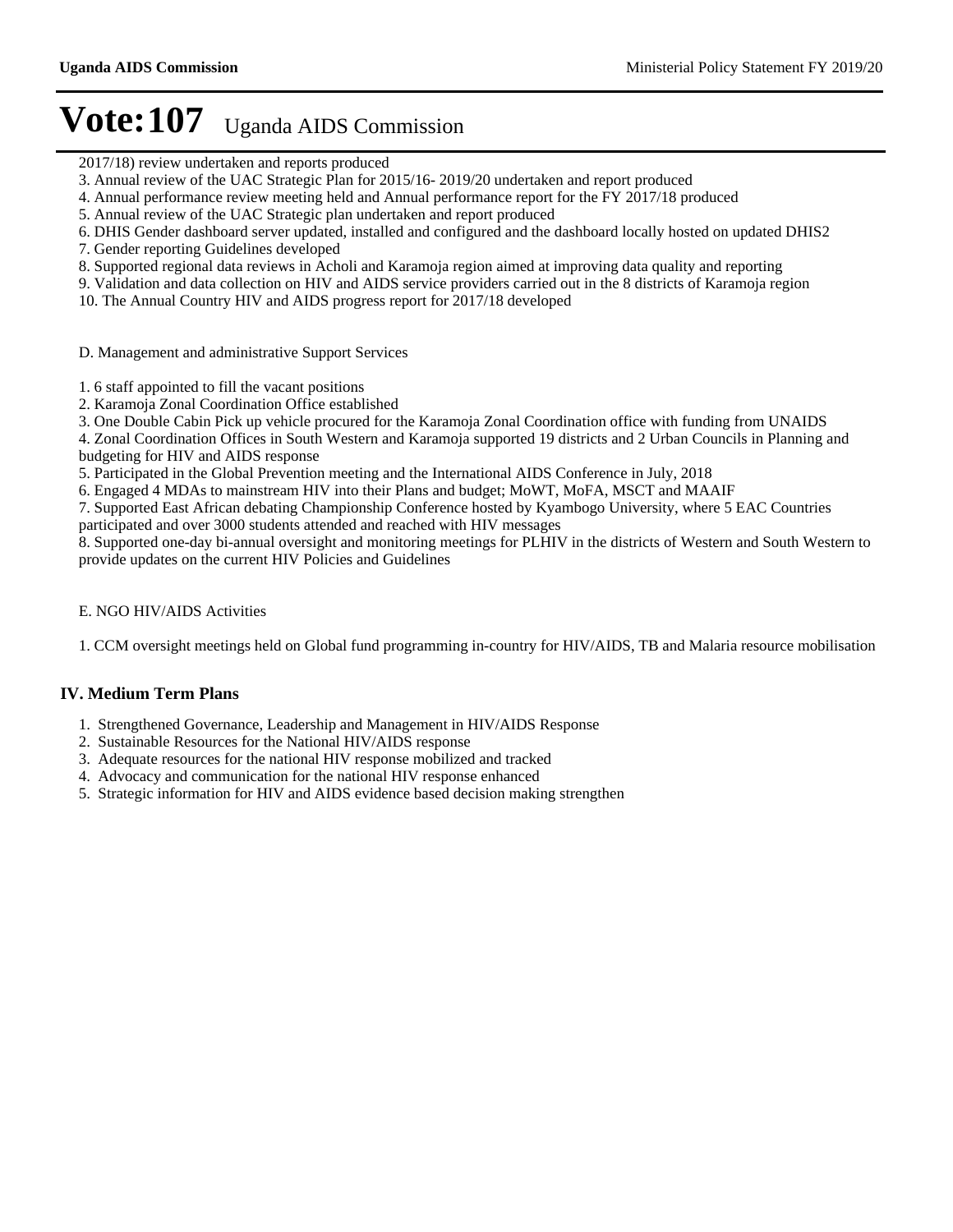## **V. Summary of Past Performance and Medium Term Budget Allocations**

**Table 5.1: Overview of Vote Expenditures (UShs Billion)**

|                                 |                                                      |                    |               | 2018/19                                   |         |         | <b>MTEF Budget Projections</b> |         |         |
|---------------------------------|------------------------------------------------------|--------------------|---------------|-------------------------------------------|---------|---------|--------------------------------|---------|---------|
|                                 |                                                      | 2017/18<br>Outturn | <b>Budget</b> | <b>Approved Expenditure</b><br>by End Dec | 2019/20 | 2020/21 | 2021/22                        | 2022/23 | 2023/24 |
| <b>Recurrent</b>                | Wage                                                 | 1.220              | 1.320         | 0.613                                     | 1.320   | 1.386   | 1.455                          | 1.528   | 1.604   |
|                                 | Non Wage                                             | 5.747              | 5.411         | 2.395                                     | 5.411   | 6.223   | 7.468                          | 8.961   | 10.754  |
| Devt.                           | GoU                                                  | 0.118              | 0.128         | 0.000                                     | 0.128   | 0.153   | 0.153                          | 0.153   | 0.153   |
|                                 | Ext. Fin.                                            | 0.000              | 0.000         | 0.000                                     | 0.000   | 0.000   | 0.000                          | 0.000   | 0.000   |
|                                 | <b>GoU</b> Total                                     | 7.085              | 6.859         | 3.008                                     | 6.859   | 7.762   | 9.076                          | 10.642  | 12.511  |
| <b>Total GoU+Ext Fin (MTEF)</b> |                                                      | 7.085              | 6.859         | 3.008                                     | 6.859   | 7.762   | 9.076                          | 10.642  | 12.511  |
|                                 | Arrears                                              | 0.014              | 0.009         | 0.009                                     | 0.000   | 0.000   | 0.000                          | 0.000   | 0.000   |
|                                 | <b>Total Budget</b>                                  | 7.099              | 6.867         | 3.017                                     | 6.859   | 7.762   | 9.076                          | 10.642  | 12.511  |
|                                 | <b>A.I.A Total</b>                                   | N/A                | N/A           | N/A                                       | N/A     | N/A     | N/A                            | N/A     | N/A     |
|                                 | <b>Grand Total</b>                                   | 7.099              | 6.867         | 3.017                                     | 6.859   | 7.762   | 9.076                          | 10.642  | 12.511  |
|                                 | <b>Total Vote Budget</b><br><b>Excluding Arrears</b> | 7.085              | 6.859         | 3.008                                     | 6.859   | 7.762   | 9.076                          | 10.642  | 12.511  |

## **VI. Budget By Economic Clasification**

**Table V6.1 2018/19 and 2019/20 Budget Allocations by Item**

|                                        |       | 2018/19 Approved Budget |       |              |       | 2019/20 Draft Estimates |              |
|----------------------------------------|-------|-------------------------|-------|--------------|-------|-------------------------|--------------|
| <b>Billion Uganda Shillings</b>        | GoU   | Ext. Fin                | AIA   | <b>Total</b> | GoU   | Ext. Fin                | <b>Total</b> |
| <b>Output Class: Outputs Provided</b>  | 5.931 | 0.000                   | 0.000 | 5.931        | 5.931 | 0.000                   | 5.931        |
| 211 Wages and Salaries                 | 2.904 | 0.000                   | 0.000 | 2.904        | 2.904 | 0.000                   | 2.904        |
| 212 Social Contributions               | 0.333 | 0.000                   | 0.000 | 0.333        | 0.333 | 0.000                   | 0.333        |
| 213 Other Employee Costs               | 0.560 | 0.000                   | 0.000 | 0.560        | 0.560 | 0.000                   | 0.560        |
| 221 General Expenses                   | 1.173 | 0.000                   | 0.000 | 1.173        | 1.159 | 0.000                   | 1.159        |
| 222 Communications                     | 0.082 | 0.000                   | 0.000 | 0.082        | 0.087 | 0.000                   | 0.087        |
| 223 Utility and Property Expenses      | 0.068 | 0.000                   | 0.000 | 0.068        | 0.066 | 0.000                   | 0.066        |
| 224 Supplies and Services              | 0.000 | 0.000                   | 0.000 | 0.000        | 0.030 | 0.000                   | 0.030        |
| 225 Professional Services              | 0.030 | 0.000                   | 0.000 | 0.030        | 0.056 | 0.000                   | 0.056        |
| 226 Insurances and Licenses            | 0.002 | 0.000                   | 0.000 | 0.002        | 0.002 | 0.000                   | 0.002        |
| 227 Travel and Transport               | 0.537 | 0.000                   | 0.000 | 0.537        | 0.521 | 0.000                   | 0.521        |
| 228 Maintenance                        | 0.242 | 0.000                   | 0.000 | 0.242        | 0.213 | 0.000                   | 0.213        |
| <b>Output Class: Outputs Funded</b>    | 0.800 | 0.000                   | 0.000 | 0.800        | 0.800 | 0.000                   | 0.800        |
| 263 To other general government units  | 0.800 | 0.000                   | 0.000 | 0.800        | 0.800 | 0.000                   | 0.800        |
| <b>Output Class: Capital Purchases</b> | 0.128 | 0.000                   | 0.000 | 0.128        | 0.128 | 0.000                   | 0.128        |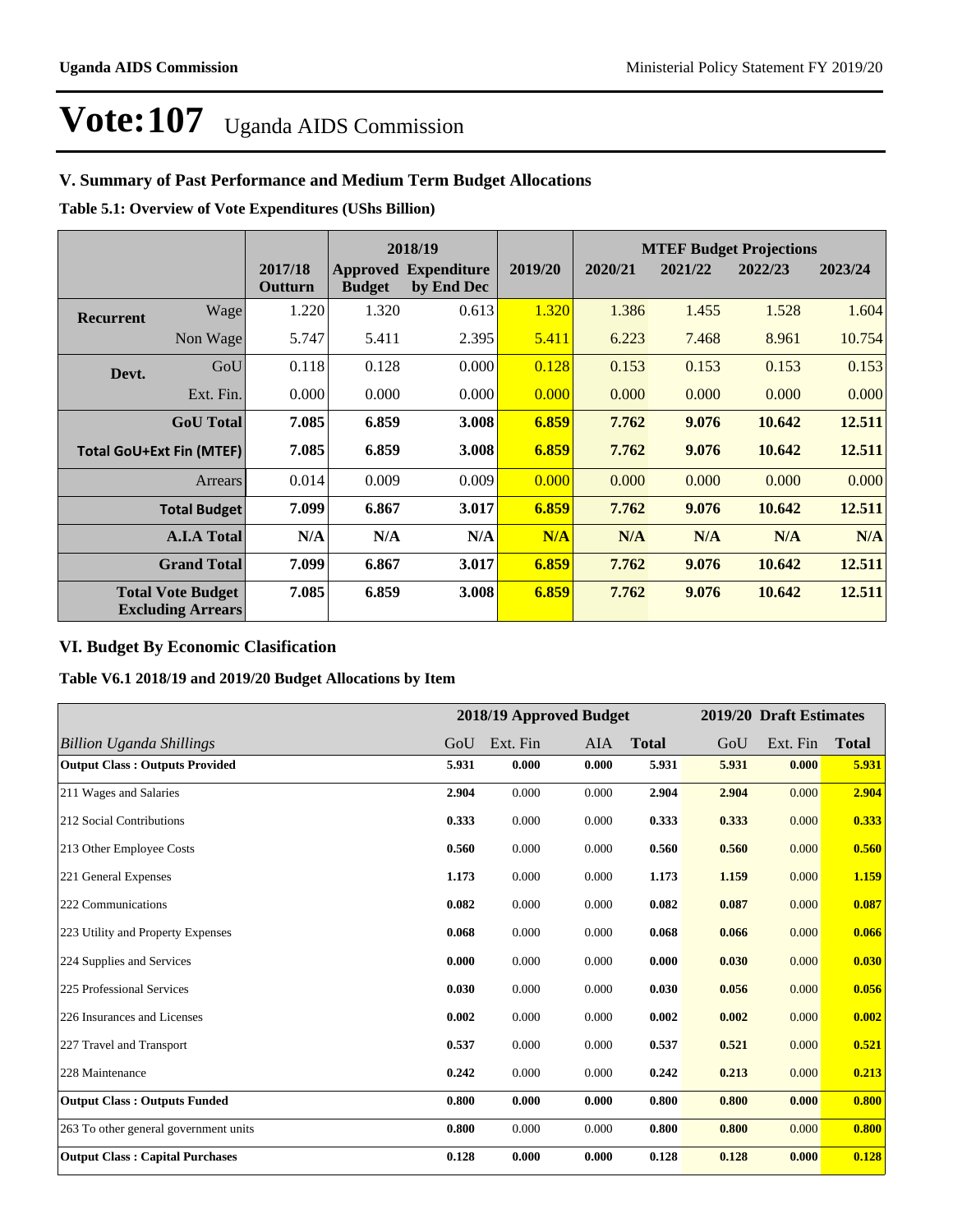| 312 FIXED ASSETS             | 0.128 | 0.000 | 0.000 | 0.128 | 0.128 | 0.000 | 0.128 |
|------------------------------|-------|-------|-------|-------|-------|-------|-------|
| <b>Output Class: Arrears</b> | 0.009 | 0.000 | 0.000 | 0.009 | 0.000 | 0.000 | 0.000 |
| 321 DOMESTIC                 | 0.009 | 0.000 | 0.000 | 0.009 | 0.000 | 0.000 | 0.000 |
| Grand Total :                | 6.867 | 0.000 | 0.000 | 6.867 | 6.859 | 0.000 | 6.859 |
| Total excluding Arrears      | 6.859 | 0.000 | 0.000 | 6.859 | 6.859 | 0.000 | 6.859 |

### **VII. Budget By Programme And Subprogramme**

### **Table V7.1: Past Expenditure Outturns and Medium Term Projections by Programme and SubProgramme**

| Billion Uganda shillings                 |                                     | FY 2018/19                       |                                   |                                             | <b>Medium Term Projections</b> |         |         |         |
|------------------------------------------|-------------------------------------|----------------------------------|-----------------------------------|---------------------------------------------|--------------------------------|---------|---------|---------|
|                                          | <b>FY 2017/18</b><br><b>Outturn</b> | <b>Approved</b><br><b>Budget</b> | <b>Spent By</b><br><b>End Dec</b> | 2019-20<br><b>Proposed</b><br><b>Budget</b> | 2020-21                        | 2021-22 | 2022-23 | 2023-24 |
| <b>51 HIV/AIDS Services Coordination</b> | 7.099                               | 6.867                            | 3.017                             | 6.859                                       | 7.762                          | 9.076   | 10.642  | 12.511  |
| $ 01 \t\t$ Statutory                     | 6.981                               | 6.740                            | 3.016                             | 6.731                                       | 7.609                          | 8.923   | 10.489  | 12.358  |
| 0359 UAC Secretariat                     | 0.118                               | 0.128                            | 0.000                             | 0.128                                       | 0.153                          | 0.153   | 0.153   | 0.153   |
| <b>Total for the Vote</b>                | 7.099                               | 6.867                            | 3.017                             | 6.859                                       | 7.762                          | 9.076   | 10.642  | 12.511  |
| <b>Total Excluding Arrears</b>           | 7.085                               | 6.859                            | 3.008                             | 6.859                                       | 7.762                          | 9.076   | 10.642  | 12.511  |

## **VIII. Programme Performance and Medium Term Plans**

### **Table V8.1: Programme Outcome and Outcome Indicators ( Only applicable for FY 2019/20)**

| <b>Programme:</b>                         | 51 HIV/AIDS Services Coordination                                                                                                                                                                                                                                                                                                                    |                 |                            |               |            |            |  |  |
|-------------------------------------------|------------------------------------------------------------------------------------------------------------------------------------------------------------------------------------------------------------------------------------------------------------------------------------------------------------------------------------------------------|-----------------|----------------------------|---------------|------------|------------|--|--|
| <b>Programme Objective</b>                | 1. To strengthen governance, leadership, and management systems<br>2. To mobilize adequate resources for the national HIV and AIDS response<br>3. To enhance gender sensitive advocacy and communication for the national HIV and AIDS response<br>4. To strengthen HIV and AIDS strategic information management for evidence based decision making |                 |                            |               |            |            |  |  |
| <b>Responsible Officer:</b>               | Dr. Nelson Musoba                                                                                                                                                                                                                                                                                                                                    |                 |                            |               |            |            |  |  |
|                                           | <b>Programme Outcome:</b> Reduction in number of new infections (incidence)                                                                                                                                                                                                                                                                          |                 |                            |               |            |            |  |  |
|                                           | Sector Outcomes contributed to by the Programme Outcome                                                                                                                                                                                                                                                                                              |                 |                            |               |            |            |  |  |
| 1. Improved quality of life at all levels |                                                                                                                                                                                                                                                                                                                                                      |                 |                            |               |            |            |  |  |
| <b>Outcome Indicators</b>                 |                                                                                                                                                                                                                                                                                                                                                      |                 | <b>Performance Targets</b> |               |            |            |  |  |
|                                           |                                                                                                                                                                                                                                                                                                                                                      |                 |                            | 2019/20       | 2020/21    | 2021/22    |  |  |
|                                           |                                                                                                                                                                                                                                                                                                                                                      | <b>Baseline</b> | <b>Base year</b>           | <b>Target</b> | Projection | Projection |  |  |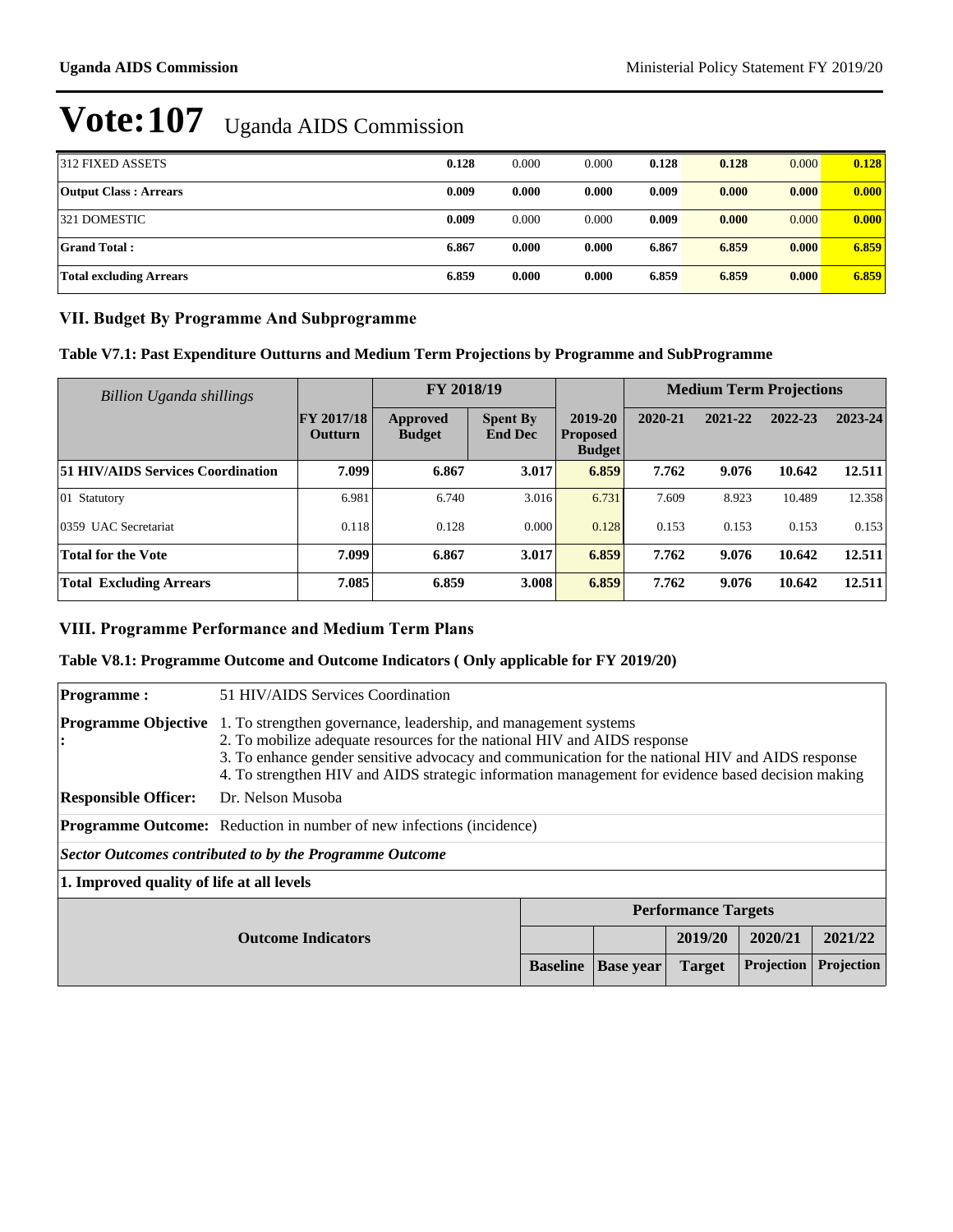| • HIV - incidence(Numbers)                                                                                       | 25,000      | 15,000                  | 8,000 |
|------------------------------------------------------------------------------------------------------------------|-------------|-------------------------|-------|
| • Proportion of functional HIV/AIDS coordination structures at national and district levels                      | 93%         | 95%                     | 100%  |
| • % increase in number of large workplaces(30 workers and over) with HIV/AIDS<br>workplace policies and programs | 93%         | 95%                     | 100%  |
| <b>SubProgramme: 01 Statutory</b>                                                                                |             |                         |       |
| <b>Output: 01 Management and Administrative support services</b>                                                 |             |                         |       |
| Percentage of functional Administrative and manage                                                               | 100%        | 100%                    | 100%  |
| Percentage of staff performing above average                                                                     | 100%        | 100%                    | 100%  |
| Output: 02 Advocacy, Strategic Information and Knowlegde management                                              |             |                         |       |
| No. of behavioral change communications disseminated                                                             | 20          | 20                      | 20    |
| Proportin of HIV/AIDS messages cleared for dissemination                                                         | <b>100%</b> | 100%                    | 100%  |
| No. of HIV quality assurance reports on specilaized services outside health services prepared                    |             | 4                       | 4     |
| Proportion of political structures supported to advocate for HIV/AIDS prevention                                 | 85%         | 88%                     | 90%   |
| Output: 04 Major policies, guidelines, strategic plans                                                           |             |                         |       |
| Proportion of HIV/AIDS partners provided with capacity building                                                  | 85%         | 90%                     | 95%   |
| Proportion of MDAs, LGs and CSO provided with support supervision in HIV/AIDS response                           | 85%         | 90%                     | 95%   |
| Proportion of HIV/AIDS responses resources locally generated                                                     | 40%         | 40%                     | 40%   |
| No. of monitoring reports prepared                                                                               |             | $\overline{\mathbf{4}}$ | 4     |
| <b>Output: 05 Monitoring and Evaluation</b>                                                                      |             |                         |       |
| Proportion of sectors actors submitting HIV/AIDS reports                                                         | 90%         | 90%                     | 90%   |
| No. of HIV/AIDS resource tracking reports prepared                                                               |             | 1                       | 1     |
| No. of HIV research & development supported                                                                      |             | $\overline{\mathbf{4}}$ | 4     |
| <b>Output: 51 NGO HIV/AIDS Activities</b>                                                                        |             |                         |       |
| Percentage of Public sectors, LGs, Private institu                                                               | 65%         | 70%                     | 75%   |

## **IX. Major Capital Investments And Changes In Resource Allocation**

### **Table 9.1: Major Capital Investment (Capital Purchases outputs over 0.5Billion)**

N/A

## **X. Vote Challenges and Plans To Improve Performance**

#### **Vote Challenges**

- 1. Inadequate funding for HIV/AIDS national response
- 2. Inadequate staffing both at the Secretariat and Zonal Coordination Offices for effective coordination of HIV/AIDS response
- 3. Weak HIV/AIDS Coordination structures at decentralized levels (DACC, SACC and PACC)

### **Plans to improve Vote Performance**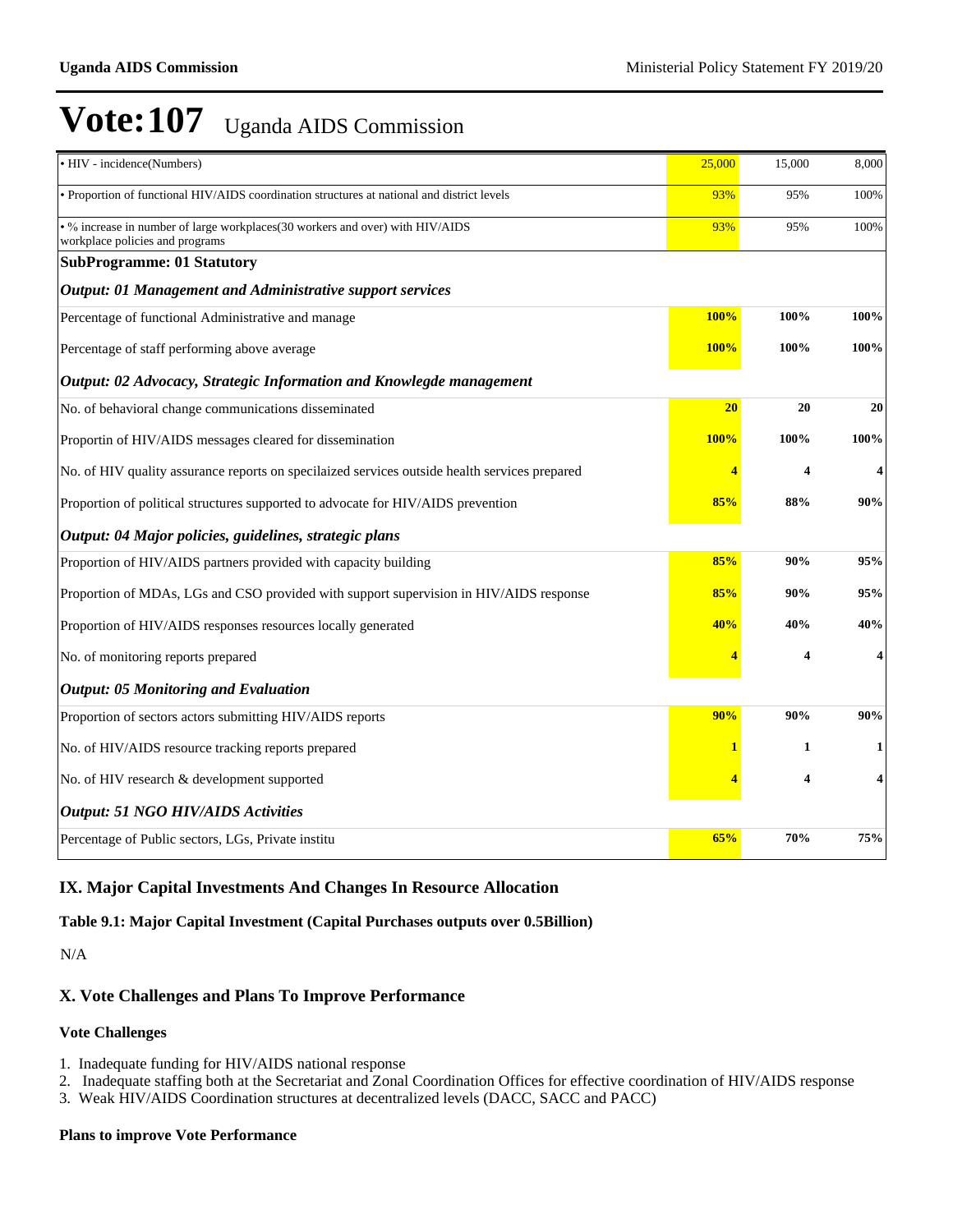- 1. Recruitment of staff to fill all the established positions both at the Secretariat and Zonal Coordination Offices
- 2. Establish the 7 remaining Zonal Coordination offices in Arua, Mbale, Hoima,Soroti, Jinja, Mukono and Masaka. .
- 3. Mobilizations of resources for the HIV/AIDS response
- 4. Strengthen the decentralized coordination structure at all levels

### **XI Off Budget Support**

### **Table 11.1 Off-Budget Support by Sub-Programme**

| <b>Billion Uganda Shillings</b>               | 2018/19 Approved<br><b>Budget</b> | 2019/20 Draft<br><b>Estimates</b> |
|-----------------------------------------------|-----------------------------------|-----------------------------------|
| Programme 0851 HIV/AIDS Services Coordination | 0.00                              | 1.88                              |
| <b>Recurrent Budget Estimates</b>             |                                   |                                   |
| 01 Statutory                                  | 0.00                              | 1.88                              |
| $421$ -UN Agencies                            | 0.00                              | 1.01                              |
| 436-Global Fund for HIV, TB & Malaria         | 0.00                              | 0.86                              |
| <b>Total for Vote</b>                         | 0.00                              | 1.88                              |

### **XII. Vote Cross Cutting Policy And Other Budgetary Issues**

### **Table 12.1: Cross- Cutting Policy Issues**

| <b>Issue Type:</b>                  | <b>HIV/AIDS</b>                                                                                         |
|-------------------------------------|---------------------------------------------------------------------------------------------------------|
| Objective:                          | To reduce new HIV infection                                                                             |
| <b>Issue of Concern:</b>            | Sub-optimal implementation of multi-sectoral HIV response                                               |
| <b>Planned Interventions:</b>       | Roll-out of the HIV mainstreaming guidelines in all the MDAs and Local governments                      |
| <b>Budget Allocation (Billion):</b> | 0.040                                                                                                   |
| <b>Performance Indicators:</b>      | No of MDAs and LGs with HIV mainstreamed in their plan and budget                                       |
| <b>Issue Type:</b>                  | Gender                                                                                                  |
| Objective:                          | To mainstream Gender in HIV response                                                                    |
| <b>Issue of Concern:</b>            | Gender disparities increase vulnerability to acquire new HIV infections                                 |
| <b>Planned Interventions:</b>       | Development and implementation of gender responsive HIV Strategies                                      |
| <b>Budget Allocation (Billion):</b> | 0.010                                                                                                   |
| <b>Performance Indicators:</b>      | No. gender responsive HIV Strategies implemented                                                        |
| <b>Issue Type:</b>                  | <b>Enviroment</b>                                                                                       |
| Objective:                          | To improve disposal and management of waste at Uganda AIDS Commission Headquarters                      |
| <b>Issue of Concern:</b>            | There is likely improper disposal and management of waste at the Uganda AIDS Commission<br>Headquarters |
| <b>Planned Interventions:</b>       | 1. Procurement of qualified service provider waste disposals and management                             |
|                                     | 2. Procurement of disposable bin for waste management                                                   |
| <b>Budget Allocation (Billion):</b> | 0.020                                                                                                   |